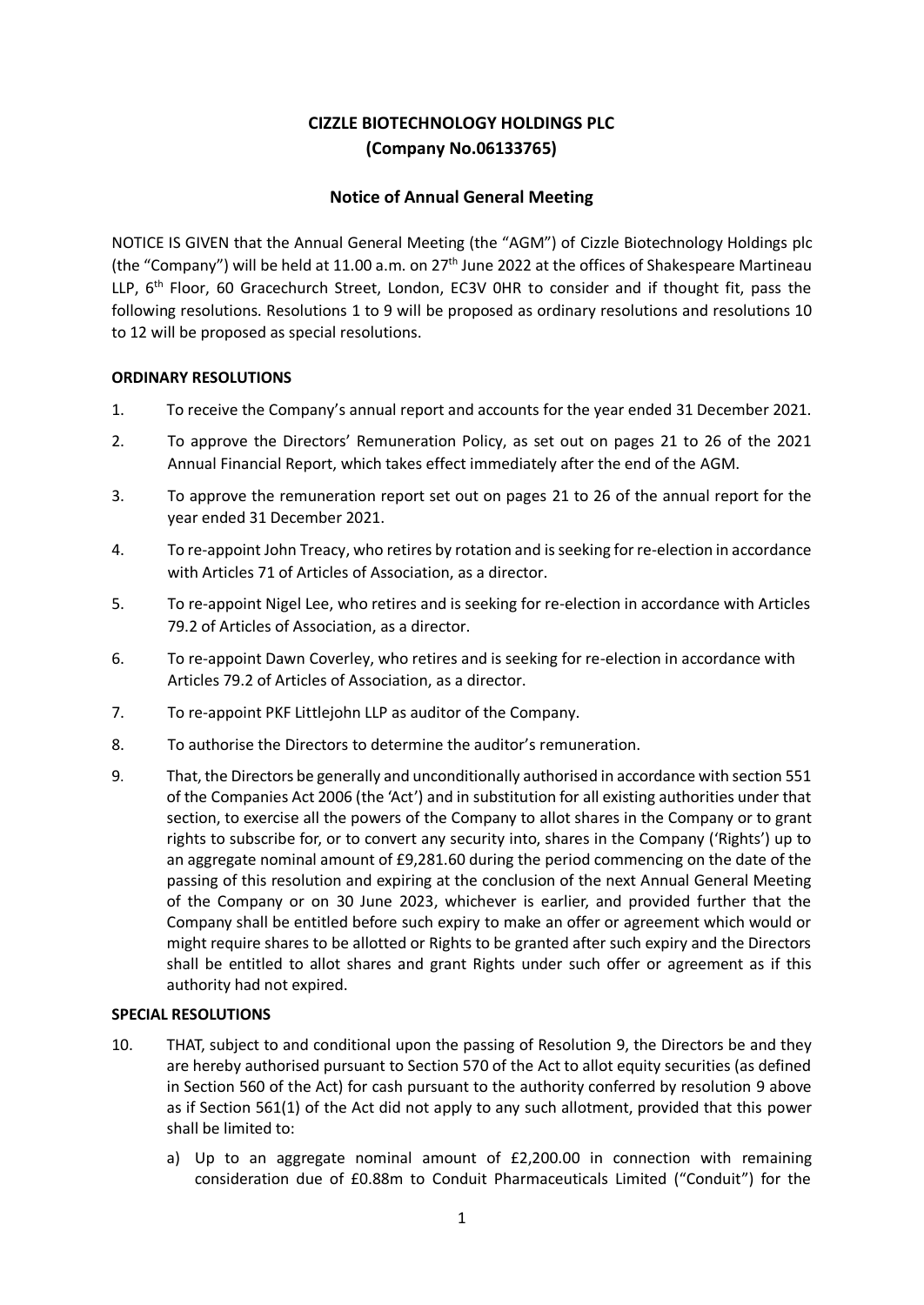acquisition of a 5% economic interest in the commercialisation of the AZD 1656 asset or such other assets being developed by Conduit or St George Street Capital ("SGSC") to treat inflammatory pulmonary and cardiovascular disease.

- b) the allotment of equity securities in connection with an issue in favour of shareholders where the equity securities respectively attributable to the interests of all such shareholders are proportionate (or as nearly as may be practicable) to the respective number of Ordinary Shares in the capital of the Company held by them on the record date for such allotment, but subject to such exclusions or other arrangements as the Directors may deem necessary or expedient in relation to fractional entitlements or legal or practical problems under the laws of, or the requirements of, any recognised regulatory body or any stock exchange, in any territory; and
- c) the allotment (otherwise than pursuant to sub-paragraph (a) and (b) above) of further equity securities up to an aggregate nominal amount of £7,081.60;

provided that this power shall, unless previously revoked or varied by special resolution of the Company in general meeting, expire at the conclusion of the Annual General Meeting of the Company to be held in 2023. The Company may, before such expiry, make offers or agreements which would or might require equity securities to be allotted after such expiry and the Directors are hereby empowered to allot equity securities in pursuance of such offers or agreements as if the power conferred hereby had not expired.

- 11. That, the new articles of association -(set out in the printed document produced to the meeting), be adopted as the Company's articles of association in substitution for, and to the exclusion of, the Company's existing articles of association.
- 12. That a general meeting of the Company (other than an annual general meeting) may be called on not less than 14 clear days' notice.

*By Order of the Board*

For and on behalf of SGH Company Secretaries Limited Company Secretary

**Registered Office** 6th Floor 60 Gracechurch Street London EC3V 0HR

31 May 2022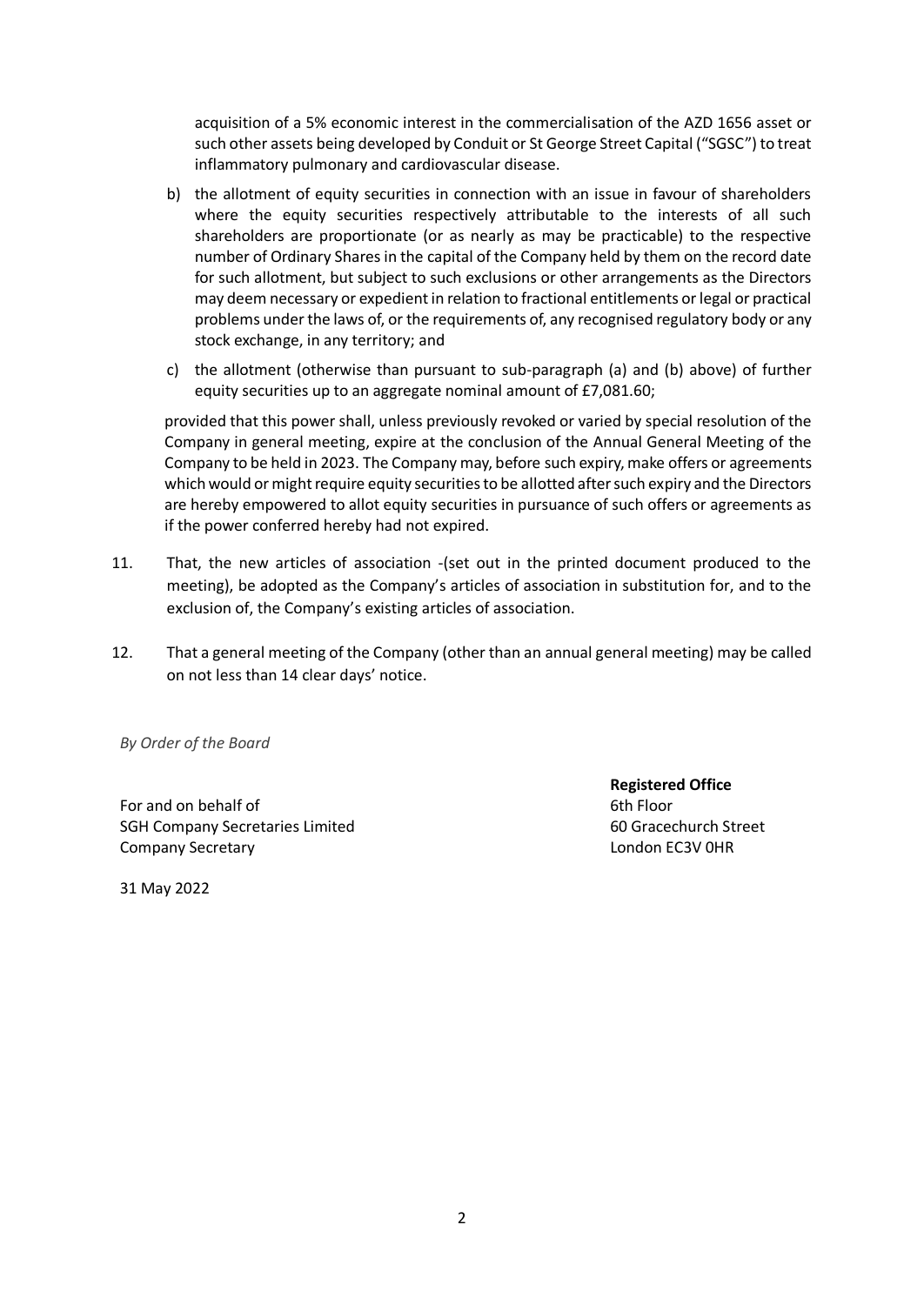#### **Notice of Meeting Notes:**

The following notes explain your general rights as a shareholder and your right to attend and vote at this Meeting or to appoint someone else to vote on your behalf.

- 1) Pursuant to the Company's Articles of Association, a member of the Company entitled to attend and vote at the meeting convened by this notice is entitled to appoint one or more proxies to exercise any of his rights to attend, speak and vote at that meeting on his behalf.
- 2) If a member appoints more than one proxy, each proxy must be entitled to exercise the rights attached to different shares. If you submit more than one valid proxy appointment in respect of the same shares, the appointment received last be fore the latest time for the receipt of proxies will take precedence.
- 3) A proxy may only be appointed using the procedures set out in these notes and the notes to the form of proxy. To validly appoint a proxy, a member must complete, sign and date the enclosed form of proxy and deposit it at the office of the Company's registrars, Neville Registrars, at Neville House, Steelpark Road, Halesowen, West Midlands B62 8HD, by 11.00 a.m. on 23<sup>rd</sup> June 2022 (or, in the event that the meeting is adjourned, not less than 48 hours, excluding non-working days, before the time fixed for the holding of the adjourned meeting). Any power of attorn ey or any other authority under which the form of proxy is signed (or a duly certified copy of such power or authority) must be enclosed with the form of proxy.
- 4) In order to revoke a proxy appointment, a member must sign and date a notice clearly stating his intention to revoke his proxy appointment and deposit it at the office of the Company's registrars, Neville Registrars, at Neville House, Steelpark Road, Halesowen, West Midlands B62 8HD prior to commencement of the meeting. If the revocation is received after the time specified, the original proxy appointment will remain valid unless the member attends the meeting and vote s in person.
- 5) Pursuant to the Articles of Association, any corporation which is a member of the Company may authorise one or more persons (who need not be a member of the Company) to attend, speak and vote at the meeting as the representative of that corporation. A certified copy of the board resolution of the corporation appointing the relevant person as the representative of that corporation in connection with the meeting must be deposited at the office of the Company's registrars, Neville Registrars, at Neville House, Steelpark Road, Halesowen, West Midlands B62 8HD prior to the commencement of the meeting. If the revocation is received after the time specified, the original corporate representative appointment will remai n valid unless the member attends the meeting and votes in person.
- In the case of joint holders, where more than one of the joint holders purports to appoint a proxy in respect of the same shares, only the appointment submitted by the most senior holder will be accepted. Seniority is determined by the order in which the names of the joint holders appear in the Company's register of members in respect of the joint holding (the first named being the most senior).
- 7) The right to vote at the meeting shall be determined by reference to the register of members of the Company. Pursuant to Regulation 41 of the Uncertificated Securities Regulations 2001 (as amended), only those persons whose names are entered on the register of members of the Company at 6.00 p.m. 23<sup>rd</sup> June 2022 (or, in the event of any adjournment, at 6.00 p.m. on the date which is two days prior to the adjourned meeting) shall be entitled to attend and vote in respect of the number of shares registered in their names at that time. Changes to entries on the register of members after that time shall be disregarded in determining the rights of any person to vote at the meeting.
- 8) CREST members who wish to appoint a proxy or proxies through the CREST electronic proxy appointment service may do so for the meeting and any adjournment(s) thereof by using the procedures described in the CREST Manual (available via www.euroclear.com). CREST personal members or other CREST sponsored members, and those CREST members who have appointed a voting service provider(s), should refer to their CREST sponsor or voting service provider(s), who will be able to take the appropriate action on their behalf.
- 9) In order for a proxy appointment or instruction made by means of the CREST service to be valid, the appropriate CREST message (a "CREST Proxy Instruction") must be properly authenticated in accordance with Euroclear UK & Ireland Limited's ("Euroclear") specifications and must contain the information required for such instructions, as described in the CREST Manual. The message, regardless of whether it constitutes the appointment of a proxy or is an amendment to the instruction given to a previously appointed proxy must, in order to be valid, be transmitted so as to be received by the Company's agent (ID 7RA11) by the latest time for proxy appointments set out in paragraph 3 above. For this purpose, the time of receipt will be taken to be the time (as determined by the timestamp applied to the message by the CREST Applications Host) from which the Company's agent is able to retrieve the message by enquiry to CREST in the manner prescribed by CREST. After this time any change of instructions to proxies appointed through CREST should be communicated to the appointee through other means.
- 10) CREST members and, where applicable, their CREST sponsors or voting service providers should note that Euroclear does not make available special procedures in CREST for any particular messages. Normal system timings and limitations will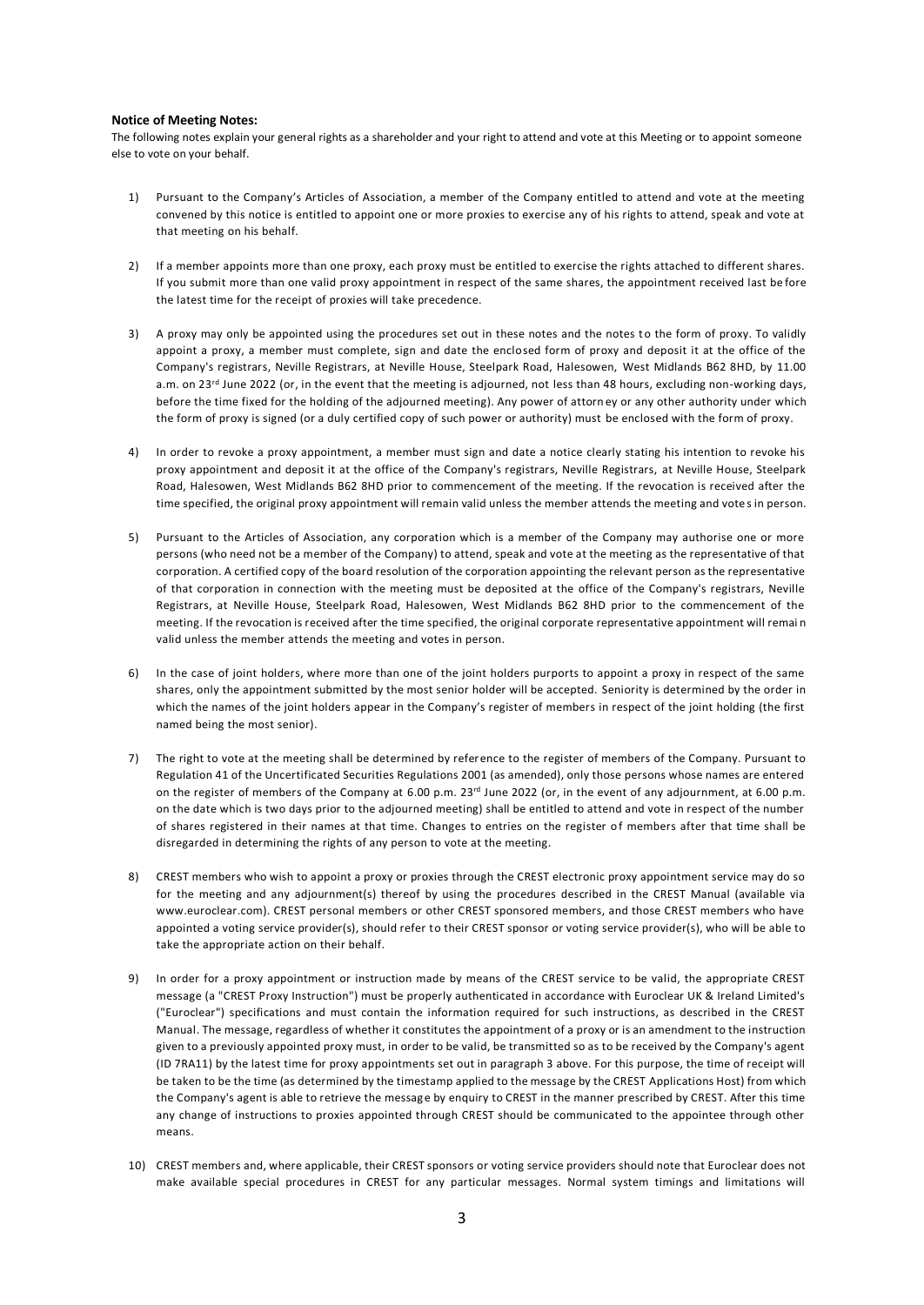therefore, apply in relation to the input of CREST Proxy Instructions. It is the responsibility of the CREST member concerned to take (or, if the CREST member is a CREST personal member or sponsored member or has appointed a voting service provider(s), to procure that his CREST sponsor or voting service provider(s) take(s)) such action as shall be necessary to ensure that a message is transmitted by means of the CREST system by any particular time. In this connection, CREST members and, where applicable, their CREST sponsors or voting service providers are referred, in particular, to those sections of the CREST Manual concerning practical limitations of the CREST system and timings. The Company may treat as invalid a CREST Proxy Instruction in the circumstances set out in Regulation 35(5)(a) of the Uncertificated Securities Regulation s 2001 (as amended).

- 11) Any corporation which is a shareholder can appoint one or more corporate representatives who may exercise on its behalf all of its powers as a shareholder provided that no more than one corporate representative exercises powers in rel ation to the same shares.
- 12) Any shareholder attending the Meeting has the right to ask questions. The Company must cause to be answered any such question relating to the business being dealt with at the Meeting but no such answer need be given if: (a) to do so would interfere unduly with the preparation for the Meeting or involve the disclosure of confidential information; (b) the answer has already been given on a website in the form of an answer to a question; or (c) it is undesirable in the interests of t he Company or the good order of the Meeting that the question be answered.
- 13) You may not use any electronic address (within the meaning of Section 333(4) of the Companies Act 2006) provided in either this Notice or any related documents (including the form of proxy) to communicate with the Company for any purposes other than those expressly stated.
- 14) A copy of this Notice, and other information required by Section 311A of the Companies Act 2006, can be found on the Company's website at [https://cizzlebiotechnology.com/.](https://cizzlebiotechnology.com/)
- 15) At 30 May 2022, (being the latest practicable date prior to the publication of this notice) the issued share capital of the Company consisted of 278,447,788 Ordinary Shares of £0.0001 each in the capital of the Company. Each Ordinary share carries one vote. The Company held no shares in treasury, therefore the total voting rights in the Company as at 30 May 2022 were 278,447,788.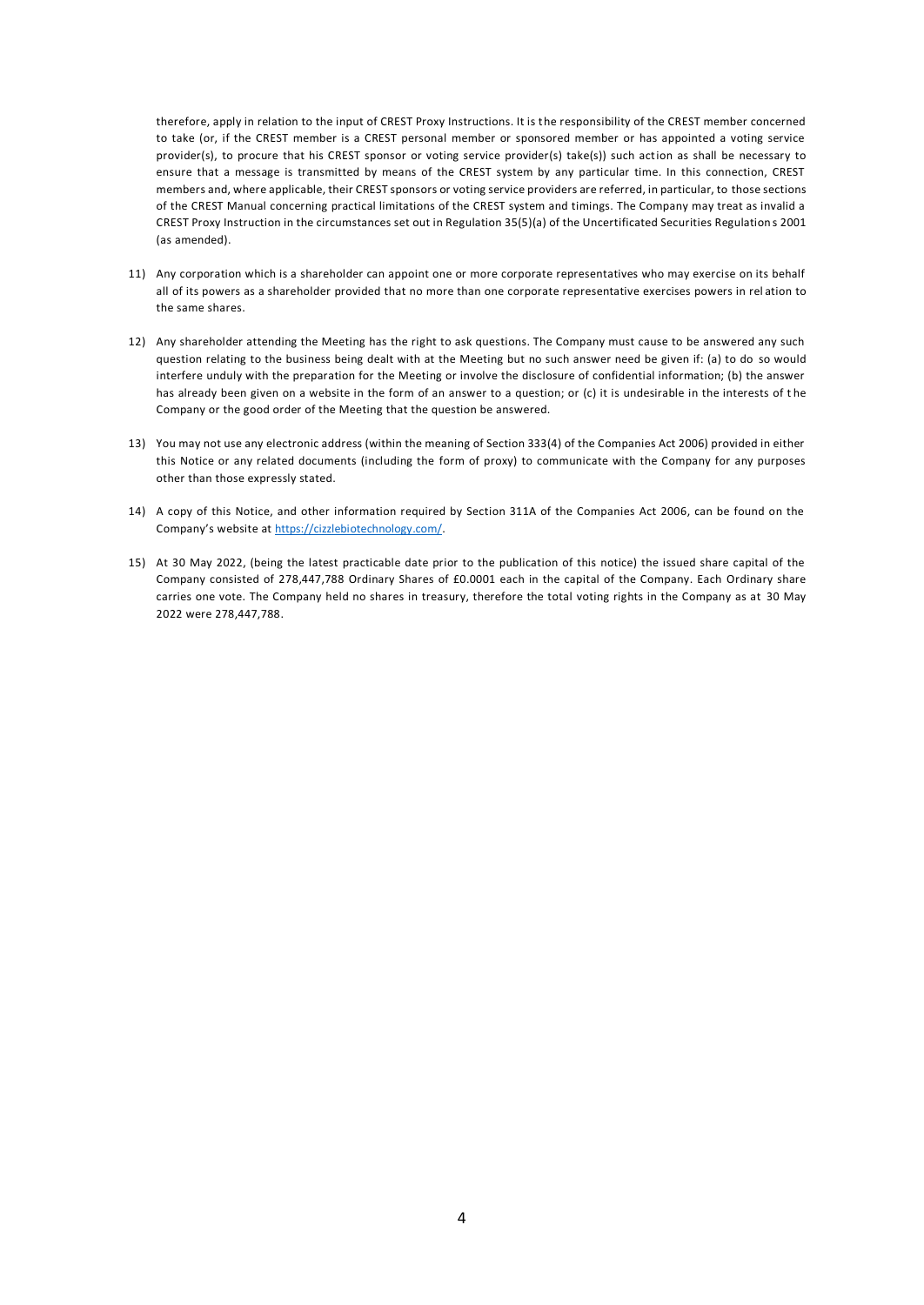#### **EXPLANATION OF BUSINESS**

#### **Resolution 1: To receive the annual report and accounts**

Company law requires the Directors to present the annual report and accounts of the Company to shareholders in respect of each financial year.

#### **Resolution 2: To approve the Remuneration Policy**

Shareholders are being asked to approve the remuneration policy as set out on pages 21 to 26 of the annual financial report, which takes effect immediately after the end of the AGM. Shareholders are being asked to give a binding vote on the new Directors' Remuneration Policy at the 2022 AGM. The Remuneration Committee intends to put the Directors' Remuneration Policy to shareholders for approval every three years, unless there is a need for the Directors' Remuneration Policy to be approved at an earlier stage.

#### **Resolution 3: To approve the remuneration report**

The remuneration report is set out on pages 21 to 26 of the annual financial report. It gives details of the Directors' remuneration for the year ended 31 December 2021. The vote is advisory and does not affect the actual remuneration paid to any individual Director.

#### **Resolutions 4 to 6: To re-elect Directors**

Under the latest Company's Articles of Association, at each AGM, one third of the Directors (if their number is not three or a multiple of three, the number nearest to but not greater than one third), shall retire from office by rotation. If there are fewer than three Directors, one shall retire from office, provided that no Director holding office as managing or joint managing director or chief executive shall be subject to retirement by rotation or be taken into account in determining the number of Directors to retire.

Biographies of each of the Directors seeking re-election are set out in the Annual Financial Report of the Company for the year ended 31 December 2021. All of the Directors proposed for re-election have wide ranging business knowledge, bringing valuable skills and experience and the Board considers that each of the Directors continues to make an effective, valuable contribution and demonstrate commitment to the role. Accordingly, the Board recommends the re-election of each of these Directors.

# **Resolution 7 and 8 To reappoint the auditor and authorise the Board to determine their remuneration**

The Company is required to appoint an auditor at each general meeting at which accounts are laid before the members, to hold office until the conclusion of the next such meeting. Resolution 7 is for members to reappoint PKF Littlejohn LLP as auditors of the Company and resolution 8 proposes that shareholders authorise the Board to determine the remuneration of the auditors. In practice, the audit committee will consider the audit fees and recommend them to the Board.

#### **Resolution 9: Directors' authority to allot shares**

Resolution 9 authorises the Directors to allot shares in the Company until the conclusion of the next AGM or 30 June 2023, whichever is earlier. The resolution would give the Directors authority to allot ordinary shares, and grant rights to subscribe for or convert any security into shares in the Company, up to an aggregate nominal value of £9,281.60. This amount represents one third of the issued ordinary share capital of the Company as at 30<sup>th</sup> May 2022, the latest practicable date prior to the